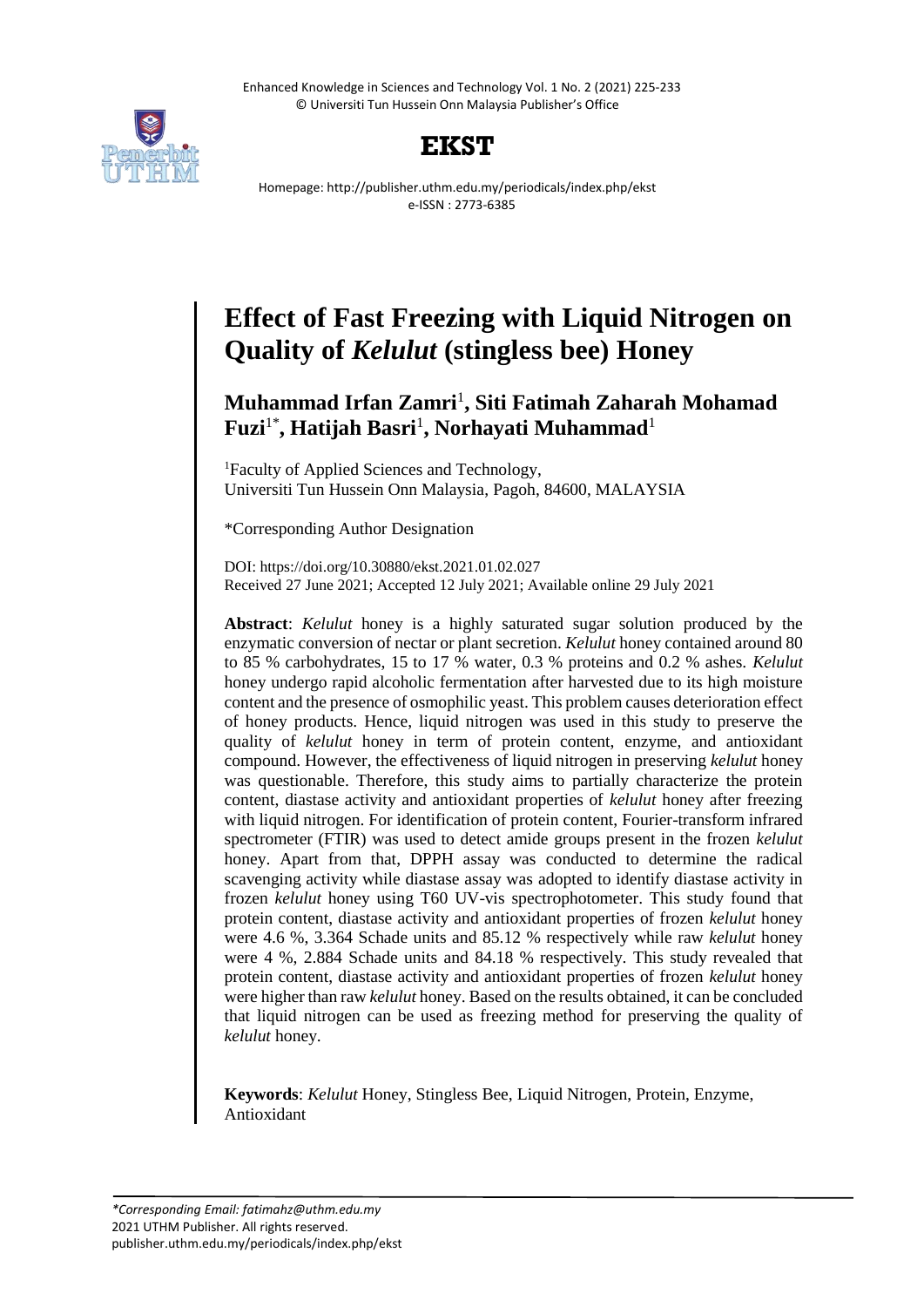## **1. Introduction**

The conversion of nectars by bee's enzyme is producing honey with highly saturated sugar solution [14]. Bee honeys are categorized into two which are stingless bee honey and sting bee honey. *Kelulut* honey is a common name for stingless bee honey in Malaysia. In Malaysia, honey and other bee products are mainly produced by *Apis dorsota*, *Apis cerana*, *Apis mellifera* and stingless bee which came from Trigona genus [10]. In term of nutritional composition, carbohydrates, water, proteins, and ashes have been discovered by previous researcher with 80 to 8 %, 15 to 17 %, 0.3 % and 0.2 % respectively [5]. Apart from that, honey has its own potential benefit and biological characteristics such as antibacterial, anti-inflammatory and antioxidant. Active compounds such as phenolic compounds, flavonoids and some enzymes that are found in honeys are contributing beneficial effect to human health.

Due to overwhelming of honey demand in market, numerous honey products are introduced to fulfill consumer's desire. Preservation of honey is required to prevent any problems such as storage that may reduce the quality of honey or shorten the shelf life. Moreover, because of high water content which is about more than 30% and the presence of osmophilic yeast, *kelulut* honey experiences rapid alcoholic fermentation after harvesting [4], [17]. Therefore, freezing with liquid nitrogen has been introduced in this study for preservation of honey. Nevertheless, quality factor such as degradation of nutritional compound in honey is another problem need to be considered. Thus, the protein content, diastase activity and antioxidant properties of frozen *kelulut* honey were determined in this study.

Several analyses were conducted to analyze frozen *kelulut* honey in term of protein content, enzyme activity and antioxidant properties. For protein content, the protein was identified using Fouriertransform infrared spectrometer (FTIR) to identify specific functional groups that build the protein which is amide group [21]. For diastase activity, diastase assay was conducted to demonstrate the presence or absence of enzyme and to evaluate the quantity of enzyme in the sample by assessing the absorbance using Ultraviolet-visible spectrophotometer (UV-Vis) [3]. For antioxidant properties, antioxidant activity was determined using 1,1-diphenyl-2-picryhydrazyl (DPPH) method. The function of DPPH assay is to discover free radical scavenging activity in frozen *kelulut* honey [11].

The goal of this research is to compare protein content in frozen and raw *kelulut* honey by FTIR. Apart from that, this research is also targeted to study the antioxidant properties and diastase activity in frozen *kelulut* honey. This research information will give a worth knowledge in term of nutritional composition, awareness, health information, research study to manufacturer, researcher and the community about the protein content, diastase activity and antioxidant properties in frozen *kelulut* honey by liquid nitrogen.

## **2. Materials and Methods**

## 2.1 Materials

*Kelulut* honey from *Heterotrigona Itama* species were collected from Parit Botak, Batu Pahat, Johor. Distilled water, starch solution, sodium chloride, NaCl, acetate buffer, iodine stock, methanol, 1- diphenyl-2-picryl hydrazyl or DPPH, Zinc Selenium (ZnSe) and fresh milk.

## 2.2 Freezing of *kelulut* honey with liquid nitrogen

Freezing of *kelulut* honey was carried out by submerging in liquid nitrogen. The method was adopted from Deng *et al.,* (2004) [7] with some modification. Firstly, 1.5 mL of *kelulut* honey was inserted into 2 mL Polymerase Chain Reaction (PCR) tube. Next, PCR tube containing *kelulut* honey was fully submerged in the liquid nitrogen for 5 minutes.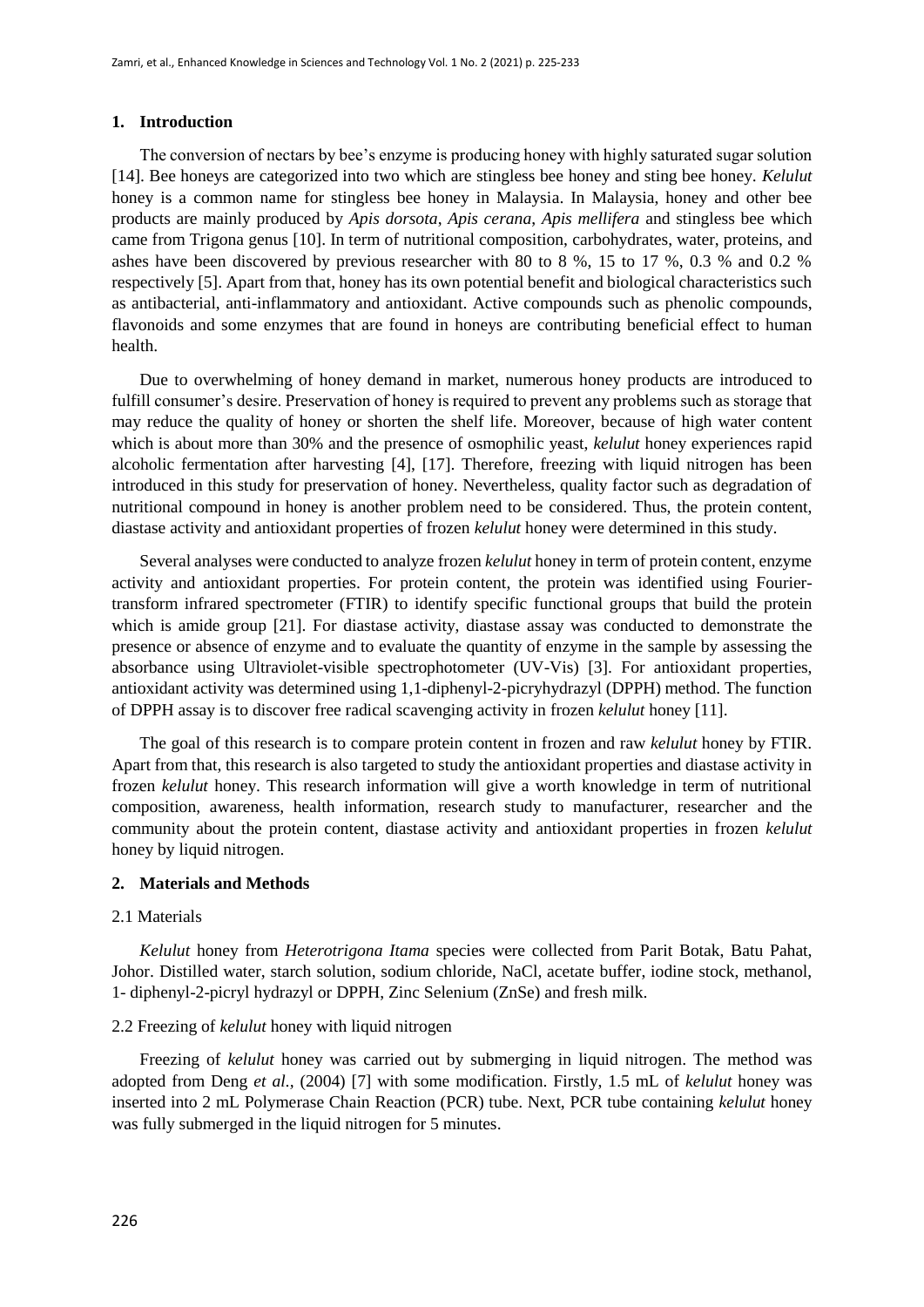## 2.3 Protein identification by using Fourier-transform Infrared Spectrometer (FTIR)

FTIR was used for measuring protein content in frozen *kelulut* honey and raw *kelulut* honey. The procedure was referred to Sjahfirdi *et al.*, (2012) [21]. For the sample preparation, about 0.5 µl of each sample was placed on Zinc Selenium (ZnSe) window using a pipette. Next, the window was placed on the holder and scanned at  $400 - 4000$  cm<sup>-1</sup> wavelength with resolution of  $4 \text{ cm}^{-1}$ . The scanning results were the percentage absorbance of specific wavenumber for every amide functional group in each sample. Each amide has specific marker group as shown in Table 1 below. The identification of functional group was done by comparing wavenumber of amide functional groups of the samples with the existing standard. Relative protein level was calculated by comparing absorbance of specific functional groups with the absorbance of fatty acid functional groups in every sample while protein level in percentage was obtained by comparing absorbance of sample with the absorbance of fatty acid functional groups in fresh milk. Carbonyl group was detected at 1746 cm<sup>-1</sup> as fatty acid functional group.

| Amide Types | <b>Functional Groups</b> | Wavenumber $(cm^{-1})$ |  |
|-------------|--------------------------|------------------------|--|
| Amide A     | $N-H$                    | 3300                   |  |
| Amide B     | $N-H$                    | 3100                   |  |
| Amide I     | $C=O$                    | 1600-1690              |  |
| Amide II    | $C-N, N-H$               | 1480-1575              |  |
| Amide III   | $C-N, N-H$               | 1229-1301              |  |
| Amide IV    | $O-C-N$                  | 625-767                |  |
| Amide V     | $C=O$                    | 640-800                |  |
| Amide VI    | $N-H$                    | 537-606                |  |
| Amide VII   | Skeletal torsion         | <b>200</b>             |  |

|  |  |  | <b>Table 1: Amide functional groups</b> |  |
|--|--|--|-----------------------------------------|--|
|--|--|--|-----------------------------------------|--|

## 2.4 Diastase activity via UV-vis Spectrophotometer

Diastase assay was carried out to determine the diastase activity of raw *kelulut* honey and frozen *kelulut* honey. This method was referred from Omar *et al.,* (2019) [18] with minor modification. UV-Vis Spectrophotometer (T60 PG Instruments, USA) was used to evaluate the diastase activity. Firstly, 10 g honey was mixed with 15 mL of water and 5 mL acetate buffer (pH 5.2). Then, the solution was mixed with 3 mL of sodium chloride (NaCl) and distilled water in a 50 mL volumetric flask. Two flasks containing 10 mL of honey solution and 10mL starch solution were prepared separately and placed in a water bath (40 °C). After 15 minutes, 5 mL of starch solution was transferred into a flask containing the honey solution. After 5 minutes, 0.2 g of the honey solution was mixed directly with a 5 mL of diluted iodine solution. Then, the sample mixture was immediately measured against distilled water (blank) at 620 nm wavelength. Diastase number was calculated by using 1, as follow:

Diastase number = 28.2  $\times$   $\Delta A_{620}$  + 2.66  $Eq$ .1

## 2.5 Antioxidant properties by DPPH assay

Antioxidant activity or free radical scavenging activity of frozen *kelulut* honey and raw *kelulut* honey were determined by 1, 1- diphenyl-2-picryl hydrazyl (DPPH) method. This method referred from Ferreira *et al.,* (2009) [8]. For the sample preparation, 0.5 mL of 0.2 g/mL *kelulut* honey extract with methanol (0.2 g honey sample in 1 mL methanol) was mixed with 2.7 ml methanolic DPPH radical solution (0.024 mg DPPH in 1 mL methanol). Next, the mixture was vigorously shaken and incubated for 60 minutes in dark condition before the absorbance was measured at 517 nm by using UV-Vis Spectrophotometer (T60 PG Instruments, USA). The radical-scavenging analysis (RSA) was using Equation 2: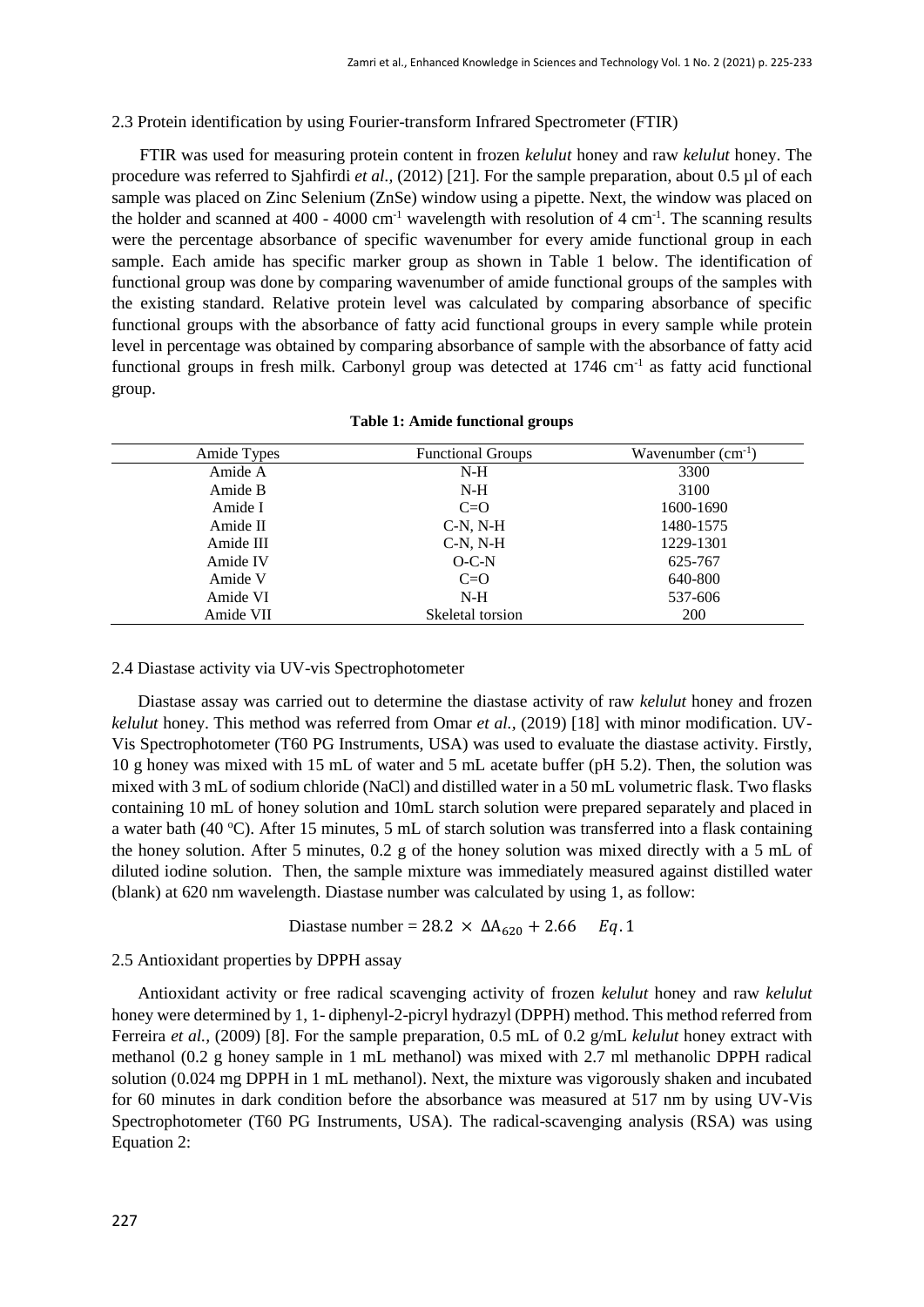$$
\% \text{ RSA} = \frac{(A_{\text{DPPH}} - A_{\text{S}})}{A_{\text{DPPH}}} \times 100 \qquad Eq. 2
$$

where,

 $A<sub>S</sub>$  = The absorbance of the sample with DPPH solution.

 $A_{\text{DPPH}}$  = The absorbance of the DPPH solution.

## **3. Results and Discussion**

This section consists of three parts which are identification of protein content by determining the absorbance of specific amide groups via FTIR, characterization of diastase activities by diastase assay and determination of antioxidant properties via DPPH assay.

#### 3.1 Identification of Protein Content via FTIR

FTIR was used in this study to identify amide groups which are the specific functional groups that build amino acids or structural units to make up protein in the sample. Thus, the identification of protein and its level in the frozen *kelulut* honey and raw *kelulut* honey were conducted.

According to the result shown in Table 2, protein level of frozen *kelulut* honey was slightly higher (4.6 %) than raw *kelulut* honey (4 %). The protein level in the *kelulut* honey was slightly maintained after freezing with liquid nitrogen. Although, the small differences of protein level between frozen *kelulut* honey and raw *kelulut* honey had been identified with 0.6 differences. This is because during freezing at -195 °C with liquid nitrogen, the *kelulut* honey sample in the tube was completely frozen *kelulut* honey became a glassy amorphous solid that is non-crystalline. Then, when it reached -20 °C and below, *kelulut* honey underwent crystallization due to high content of sugar and all water particles had already completely frozen before reaching -20 °C. At the same time, the rapid freezing with extreme temperature with liquid nitrogen was believed to preserve the protein stability and structure from denatured. According to Deng *et al.,* (2004) [7], freezing cause damage of proteins through concentration of protein and pH changes that promote the denaturation and aggregation but extremely rapid freezing with liquid nitrogen able to minimize the problem.

| Sample                        | Relative Protein Level | Protein Level (%) |
|-------------------------------|------------------------|-------------------|
| Fresh Milk (Positive Control) | 6.0044                 |                   |
| Frozen Kelulut Honey          | 4.6352                 | 4.6               |
| Raw <i>Kelulut</i> Honey      | 4.4062                 |                   |

**Table 2: Relative protein level and protein level of samples**

Freezing as preservation method contributes to retaining high amount of free amino acid as compared to other preservation methods such as curing or canning [15]. This is because low temperature can effectively reduce the deterioration of amino acid component and some amino acids decreased at a lower rate under the lower storage temperature due to relatively lower enzyme activity and respiration rate while the degradation of amino acid at room temperature cannot be avoided and it degrades faster than at low temperature [23]. The lower the temperature, the higher the protein level from the *kelulut*  honey as well as the lower the risk of protein degradation and denaturation. Therefore, frozen *kelulut* honey had the highest protein level with 4.6% as compared to raw *kelulut* honey with 4% which was placed at room temperature. The application of liquid nitrogen as preservation of *kelulut* honey could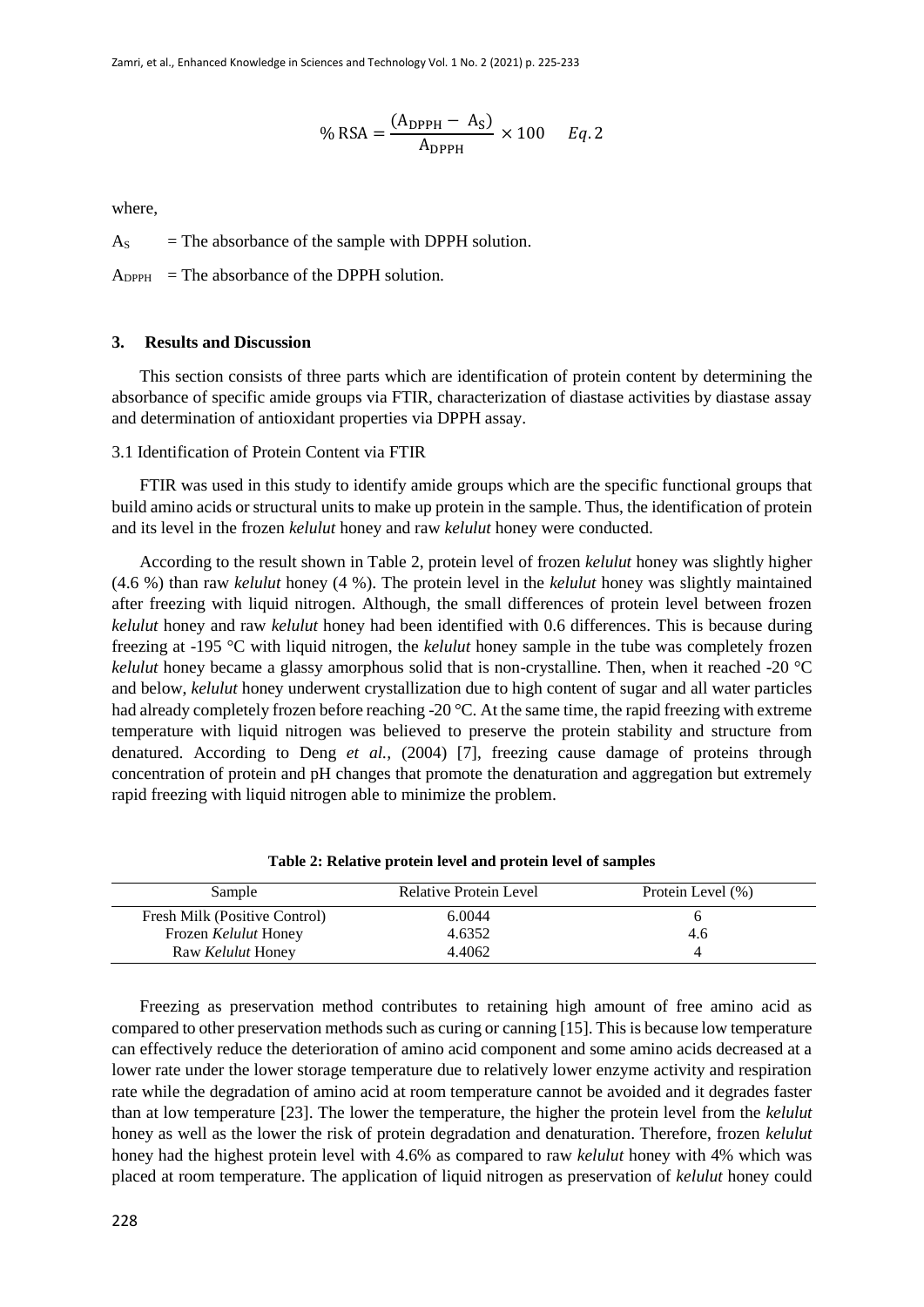be considered by researchers. Although, the value of protein level between raw *kelulut* honey and frozen *kelulut* honey are very small difference, further analysis such as physicochemical properties, colour and rheological behaviour of honey could be carried out to justify the advantages of using liquid nitrogen as quick freezing compared to other methods. For example, gradient thawing can retain more than 95% of polyphenols and other nutritional compounds (including pectin, soluble sugar, and vitamin C) in thawed blueberries compared with fresh blueberries, acclaimed by Cheng *et al.,* (2015) [6].

## 3.2 Characterization of Diastase Activity by Diastase Assay

Diastase activity in *kelulut* honeys (frozen and raw) was conducted based on Kuc *et. al.,* (2017) [13] where starch was used as substrate. According to Tosi *et al.*, (2008) [22], diastase activity is an important quality parameter to identify whether honey has been extensively heated during processing. Thus, it is necessary to preserve the quality of diastase activity in *kelulut* honey by freezing with liquid nitrogen as preservation method. In this study, diastase activities in the frozen and raw *kelulut* honey were characterized and compared to determine the effectiveness of liquid nitrogen to preserve diastase stability.

According to the result as shown in Table 3 and Figure 1, frozen *kelulut* honey had the highest diastase number (DN) of 3.364 Schade units as compared to raw *kelulut* honey with 2.884 Schade units. It means that diastase activities in the frozen *kelulut* honey higher than raw *kelulut* honey. After freezing, the diastase activities were completely inactive due to extremely low temperature and below its optimal temperature (30 °C to 50 °C) [9]. Enzyme is a type of protein that made up of amino acids that fold up into very specific shape. Enzymes were not losing their shape during freezing in liquid nitrogen and the regions around their active sites were frozen too. It prevents the enzyme from reacting. According to Deng *et al.,* (2004) [7], extreme cold temperature prevents the enzyme from losing their shape and structure due to denaturation and degradation at high temperature.

| Sample                   | Diastase Number (DN) |             |             |       |       |
|--------------------------|----------------------|-------------|-------------|-------|-------|
|                          | $1st$ trial          | $2nd$ trial | $3rd$ trial | Mean  | Std   |
| Frozen Kelulut Honey     | 3.401                | 3.430       | 3.260       | 3.364 | 0.074 |
| Raw <i>Kelulut</i> Honey | 2.950                | 2.894       | 2.809       | 2.884 | 0.058 |

**Table 3: Diastase number of each sample**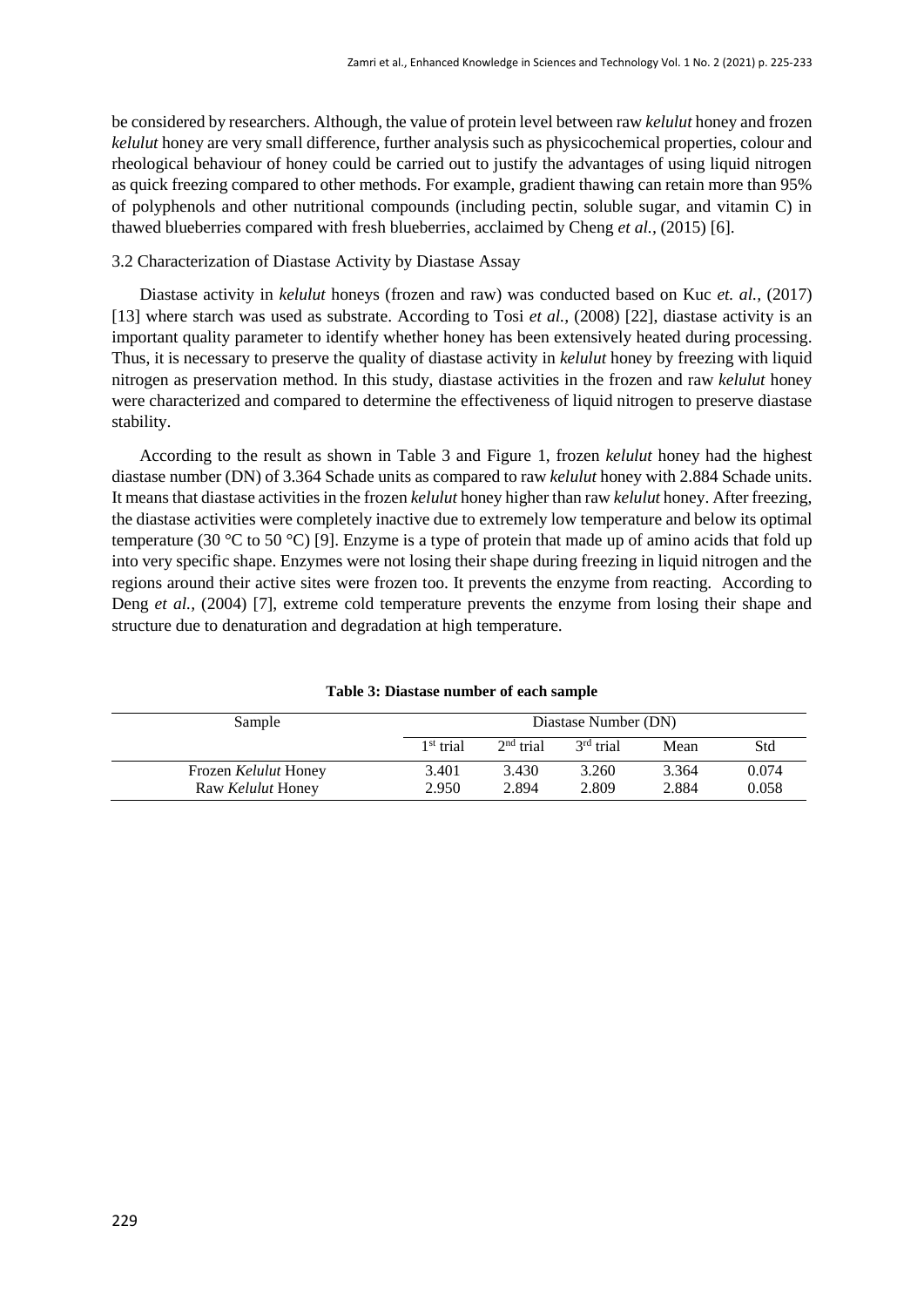

**Figure 1: Diastase number of samples**

As the temperature was increased during thawing of the frozen *kelulut* honey sample, the enzymes and substrate were gaining back their kinetic energy and move quickly. Then, it increases the frequency of collisions and the formation of enzyme-substrate complex. At room temperature, enzymes, or diastase in the raw *kelulut* honey were undertaking their role to speed up the rate of biochemical reaction by breaking down substrates without being disturbed by the heating or cooling process. The biochemical reaction will achieve equilibrium at certain time after all the substrates have been degraded. Thus, activity of enzyme will decrease. However, enzymes in frozen *kelulut* honey were inactive and no biochemical reaction occur. The biochemical reaction between enzymes and substrates only happens after thawing the frozen *kelulut* honey. During the thawing process, enzymes were activated. Enzyme activity and rate reaction were increasing due to the temperature increase [22]. Therefore, frozen *kelulut* honey had higher number of diastase than raw *kelulut* honey based on the statement above by Tosi *et. al.,* (2008) [22].

## 3.3 Determination of Antioxidant Properties by DPPH Assay

Antioxidant activity of frozen *kelulut* honey sample was carried out using DPPH assay based on a method established by Ferreira *et al.,* (2009) [8] with minor modification. DPPH method or assay is one of the assays that usually used to determine the antioxidant properties of honey. DPPH assay contributes to identifying the percentage of radical scavenging that was trapped by the potential antioxidant compound in frozen *kelulut* honey sample. According to Kek *et al.,* (2018) [11], the scavenging activity of frozen *kelulut* honey was regulated by deep purple coloured DPPH radical's reduction after receiving a hydrogen donated by free radical scavenging antioxidant from *kelulut* honey sample. In this study, ascorbic acid was used as positive control.

Average of absorbance reading of methanol solution (blank) at 517 nm was 0.771. Based on the result shown in Table 4 and Figure 3, radical scavenging activity or antioxidant activity of frozen *kelulut*  honey (85.12 %) was slightly higher than raw *kelulut* honey (84.18 %). This might be due to the extremely rapid freezing with liquid nitrogen preserved antioxidant compounds in the frozen *kelulut*  honey sample. While raw *kelulut* honey sample which was stored at room temperature may reduce the antioxidant compound due to unstable environment condition. According to Lohachoompol *et al.,*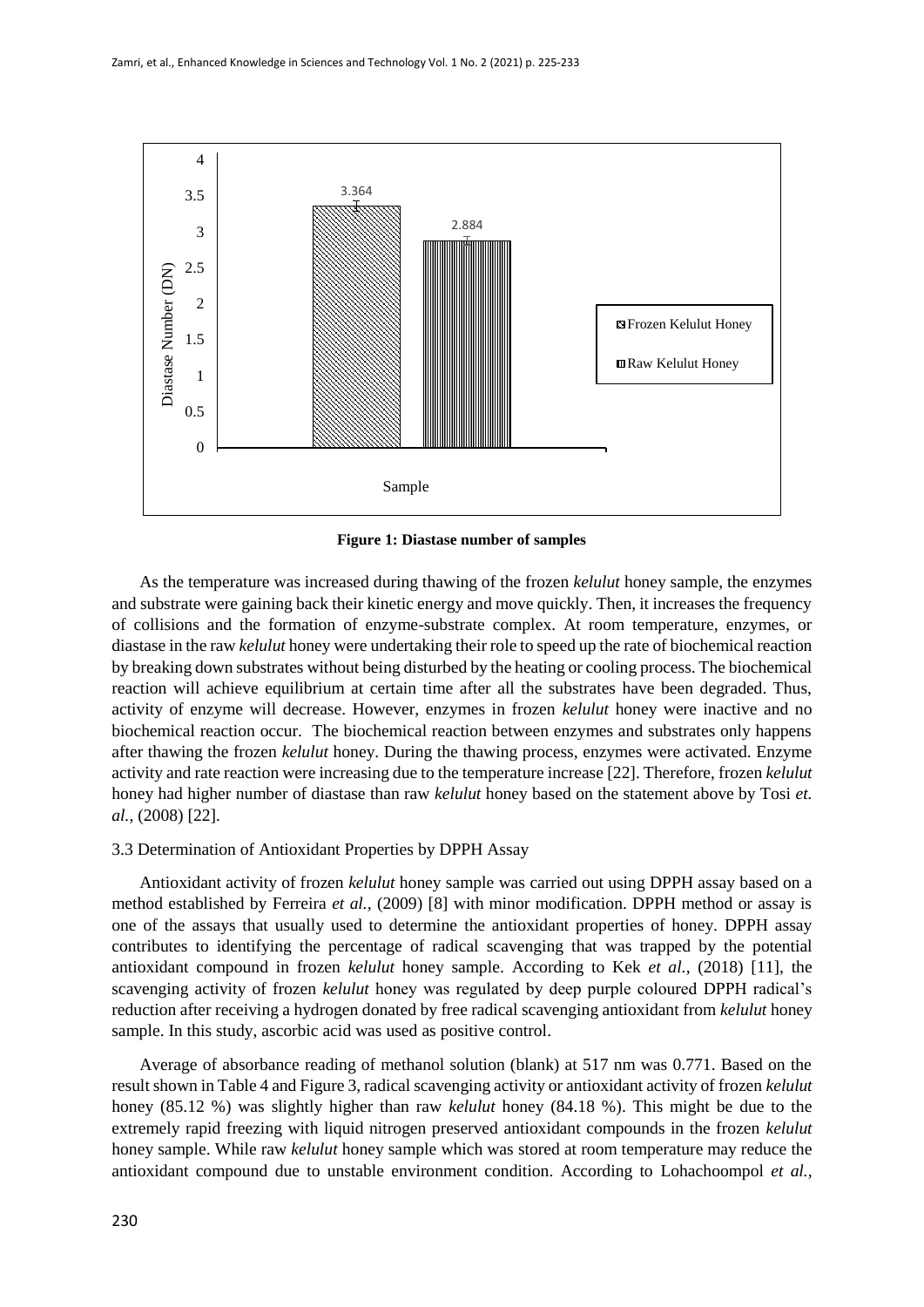(2004) [16], flavonoids can be well preserved during freezing and no significant reduction in the levels of the flavonoids even after three months of freezing. Flavonoids as well as phenolic acids are naturally and abundantly found in honey which act as natural antioxidants and exhibit a wide range of biological effects [19].

| Sample                           | Radical Scavenging Activity (%) |             |                       |       |       |
|----------------------------------|---------------------------------|-------------|-----------------------|-------|-------|
|                                  | $1st$ trial                     | $2nd$ trial | 3 <sup>rd</sup> trial | Mean  | Std   |
| Ascorbic Acid (Positive Control) | 94.94                           | 94.94       | 94.94                 | 94.94 | 0.000 |
| Frozen Honey                     | 84.95                           | 85.60       | 84.82                 | 85.12 | 0.341 |
| Raw Honey                        | 84.44                           | 83.79       | 84.31                 | 84.18 | 0.281 |

**Table 4: Radical scavenging activity of samples**



**Figure 2: Radical scavenging activity of samples**

Temperature is one of the most crucial factors affecting antioxidant properties. High heating temperature promotes an acceleration of the initiation reactions that causes reduction in the activity of the existing antioxidants [20]. Thus, many researchers were trying to preserve the antioxidant compound due to its benefits to human body. Based on study reported by Abu Bakar *et al.,* (2017) [2], *kelulut* honey usually exhibited high radical scavenging activity due to high flavonoid and phenolic content. Antioxidant compound is one of the essential components that act as wound healing. According to Abdul Jalil *et al.,* (2017) [1], the major therapeutic action of honey in improving the wound healing process comes through its antioxidant activity since it can prevent the detrimental effects on the wounded site caused by oxidative stress. *kelulut* honey can be applied for the wound treatment due to the presence of high antioxidant content [12]. Apart from that, antioxidant characteristics of raw honeys from Malaysia was used as markers for identifying its entomological source of bee species [11]. This is because as reported by Abu Bakar *et al.,* (2017) [2] that antioxidant properties of the honey influenced by various factors like botanical origins, floral sources, season, environment, the presence of polyphenols and treatments. Therefore, rapid freezing with liquid nitrogen can be used as preservation or cryopreservation of antioxidant compound in *kelulut* honey.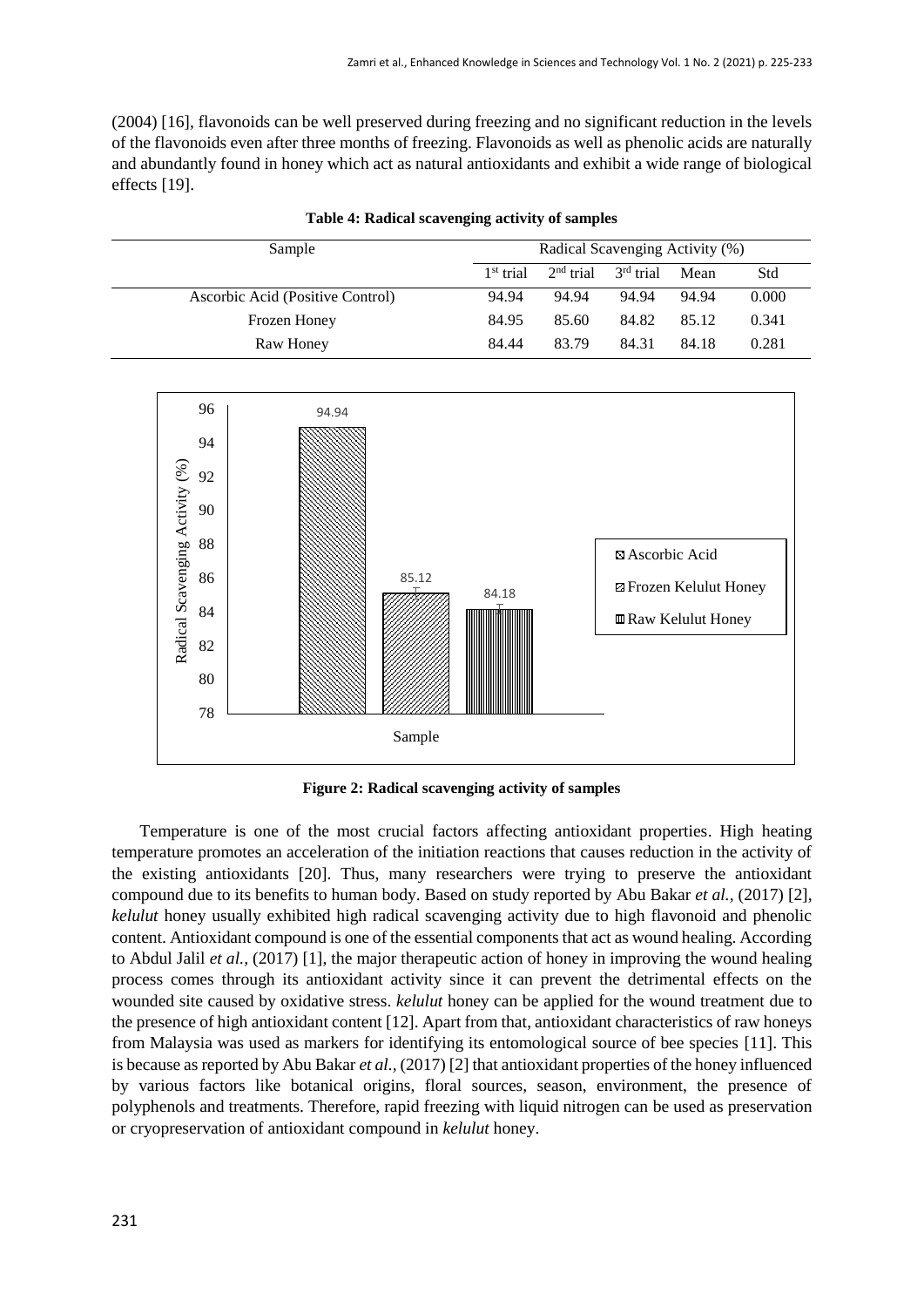## **4. Conclusion**

This study found that freezing with liquid nitrogen able to preserve the quality of *kelulut* honey due to protein level, diastase activity and antioxidant activity of frozen *kelulut* honey with liquid nitrogen were slightly higher than raw *kelulut* honey. From this study, rapid freezing with liquid nitrogen can be considered as good preservation method for preserving nutritional composition such as protein content, enzyme, and antioxidant compound.

## **Acknowledgement**

The authors would also like to thank the Faculty of Applied Sciences and Technology, Universiti Tun Hussein Onn Malaysia for its support.

#### **References**

- [1] Abd Jalil, M. A., Kasmuri, A.R. & Had, H., (2017). Stingless bee honey, the natural wound healer: A Review. *Skin Pharmacology and Physiology, 30*, 66–75.
- [2] Abu Bakar, M. F., Sanusi, S. B., Abu Bakar, F. I., Cong, O. J., & Mian, Z. (2017). Physicochemical and antioxidant potential of raw unprocessed honey from malaysian stingless bees. *Pakistan Journal of Nutrition*, *16*(11), 888–894.
- [3] Bisswanger, H. (2014). Enzyme assays. *Perspective in Science, 1*(6), 41-55.
- [4] Bogdanov, S., Jurendic, T., & Sieber, R. (2009). Honey for nutrition and health : A review. *American Journal of the College of Nutrition, 27*, 677-689.
- [5] Cantarelli, M. A., Pellerano, R. G., Marchevsky, E. J., & Camiña, J. M. (2008). Quality of honey from Argentina: Study of chemical composition and trace elements. *Journal of the Argentine Chemical Society*, *96*, 33–41.
- [6] Cheng, L., Wu, W., An, K., Xu, Y., Yu, Y., Wen, J., Wu, J., Zou, Y., Liu, H., Zhu, J., & Xiao, G. (2015). Advantages of Liquid Nitrogen Quick Freezing Combine Gradient Slow Thawing for Quality Preserving of Blueberry.
- [7] Deng, J., Davies, D. R., Wisedchaisri, G., Wu, M., Hol, W. G. J., & Mehlin, C. (2004). An improved protocol for rapid freezing of protein samples for long-term storage. *Acta Crystallographica. Section D, Biological Crystallography*, *60*(1), 203–204.
- [8] Ferreira, I. C. F. R., Aires, E., Barreira, J. C. M., & Estevinho, L. M. (2009). Antioxidant activity of Portuguese honey samples: Different contributions of the entire honey and phenolic extract. *Food Chemistry, 114*(4), 1438–1443
- [9] Huang, Z., Liu, L., Li, G., Li, H., Ye, D., & Li, X. (2019). Nondestructive determination of diastase activity of honey based on visible and near-infrared spectroscopy. 1–12.
- [10] Kek, S. P., Chin, N. L., Tan, S. W., Yusof, Y. A., & Chua, L. S. (2017). Molecular identification of honey entomological origin based on bee mitochondrial 16S rRNA and COI gene sequences. *Food Control*, *78*, 150–159.
- [11] Kek, S. P., Chin, N. L., Yusof, Y. A., Tan, S. W., & Chua, L. S. (2018). Classification of entomological origin of honey based on its physicochemical and antioxidant properties. *International Journal of Food Properties*, *20*(3), S2723–S2738.
- [12] Khalil, M. I., Alam, N., Moniruzzaman, M., Sulaiman, S. A., & Gan, S. H. (2011). Phenolic acid composition and antioxidant properties of malaysian honeys. *Journal of Food Science*, *76*(6), 921–928.
- [13] Kuc, J. Grochowalski, A., & Kostina, M. (2017). Determination of the diastase activity in honeys. *Czasopismo Techniczne*, *8*, 29–35.